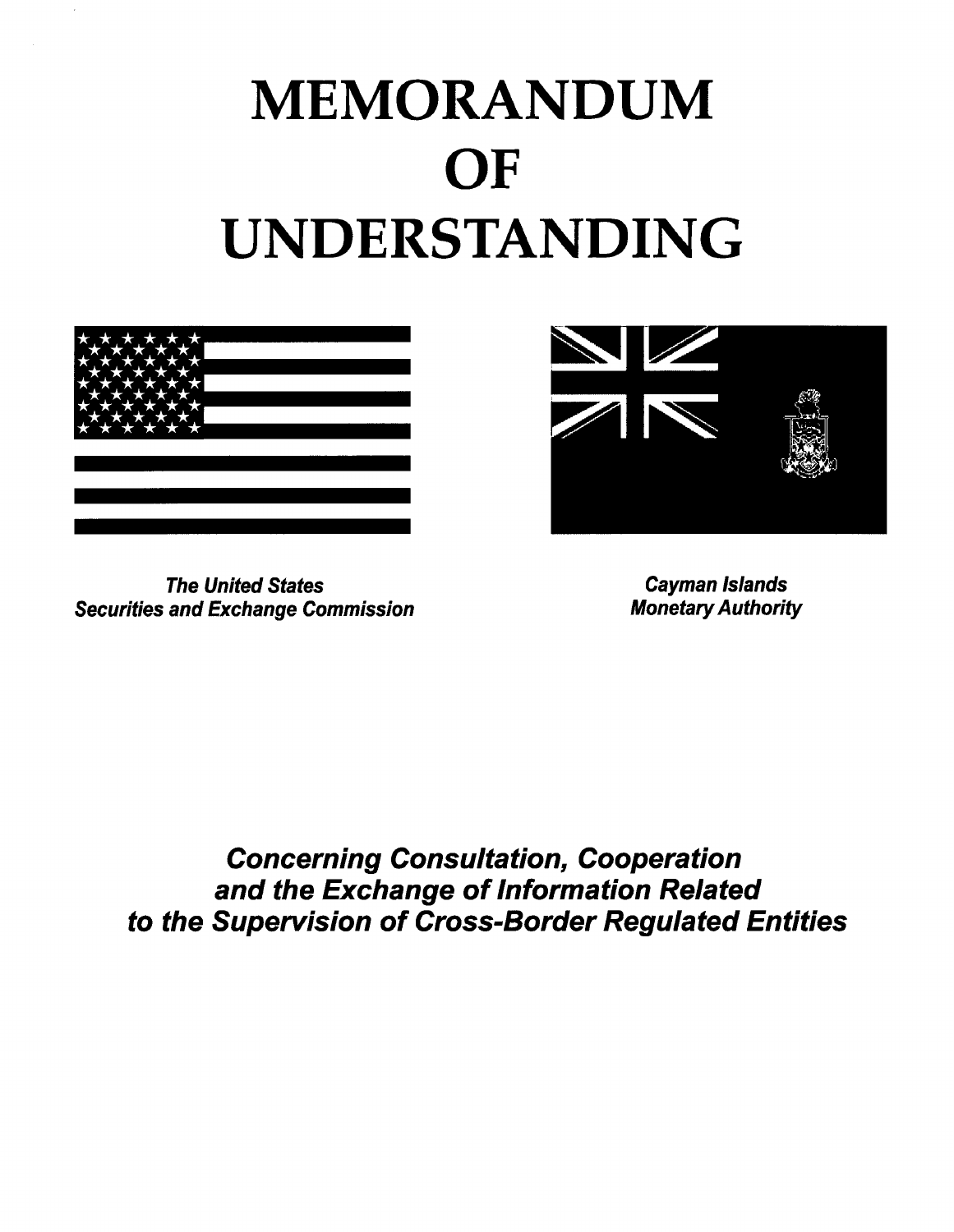# MEMORANDUM OF UNDERSTANDING CONCERNING CONSULTATION, COOPERATION AND THE EXCHANGE OF INFORMATION RELATED TO THE SUPERVISION OF CROSS-BORDER REGULATED ENTITIES

In view of the growing globalization of the world's financial markets and cross-border operations and activities ofregulated entities, in particular the increase in hedge fund activities between the United States and the Cayman Islands, the US Securities and Exchange Commission (SEC) and the Cayman Islands Monetary Authority (CIMA) has reached this Memorandum of Understanding (MOU). The MOU will facilitate mutual assistance in the supervision and oversight of regulated entities that operate on a cross-border basis in the United States and the Cayman Islands. The SEC and CIMA express, through this MOU, their willingness to cooperate with each other in the interest of fulfilling their respective regulatory mandates particularly in the areas of: investor protection; fostering the integrity of and maintaining confidence in capital markets; and reducing systemic risk.

#### ARTICLE ONE: DEFINITIONS

For purposes of this MOU:

- 1. "Authority" means the US Securities and Exchange Commission (SEC) or the Cayman Islands Monetary Authority (CIMA) (each an Authority and together, the Authorities).
- 2. "Requested Authority" means the Authority to which a request is made under this MOU.
- 3. "Requesting Authority" means the Authority making a request under this MOU.
- 4. "Person" means a natural person, unincorporated association, partnership, trust, investment company or corporation.
- 5. "Regulated Entity" means a Person that is licensed or registered, and supervised or overseen by an Authority.
- 6. (a) "Cross-Border Regulated Entity" means a: (i) Regulated Entity of the SEC and CIMA; (ii) Regulated Entity of one Authority that has been exempted from licensing or registration by the other Authority; (iii) Regulated Entity of one Authority that is controlled by a Regulated Entity of the other Authority; or (iv) Regulated Entity of one Authority that is physically located in the territory of the other Authority.

(b) Cross-Border Regulated Entities may include, but are not limited to, brokers or dealers; investment advisers; and investment fund managers or investment companies. For purposes of clarity, the list of Cross-Border Regulated Entities set forth above is meant to be illustrative of the types of Regulated Entities providing cross-border services in the United States and Cayman Islands as of the effective date of this MOU, and does not limit the Authorities' ability to cooperate under this MOU with regard to the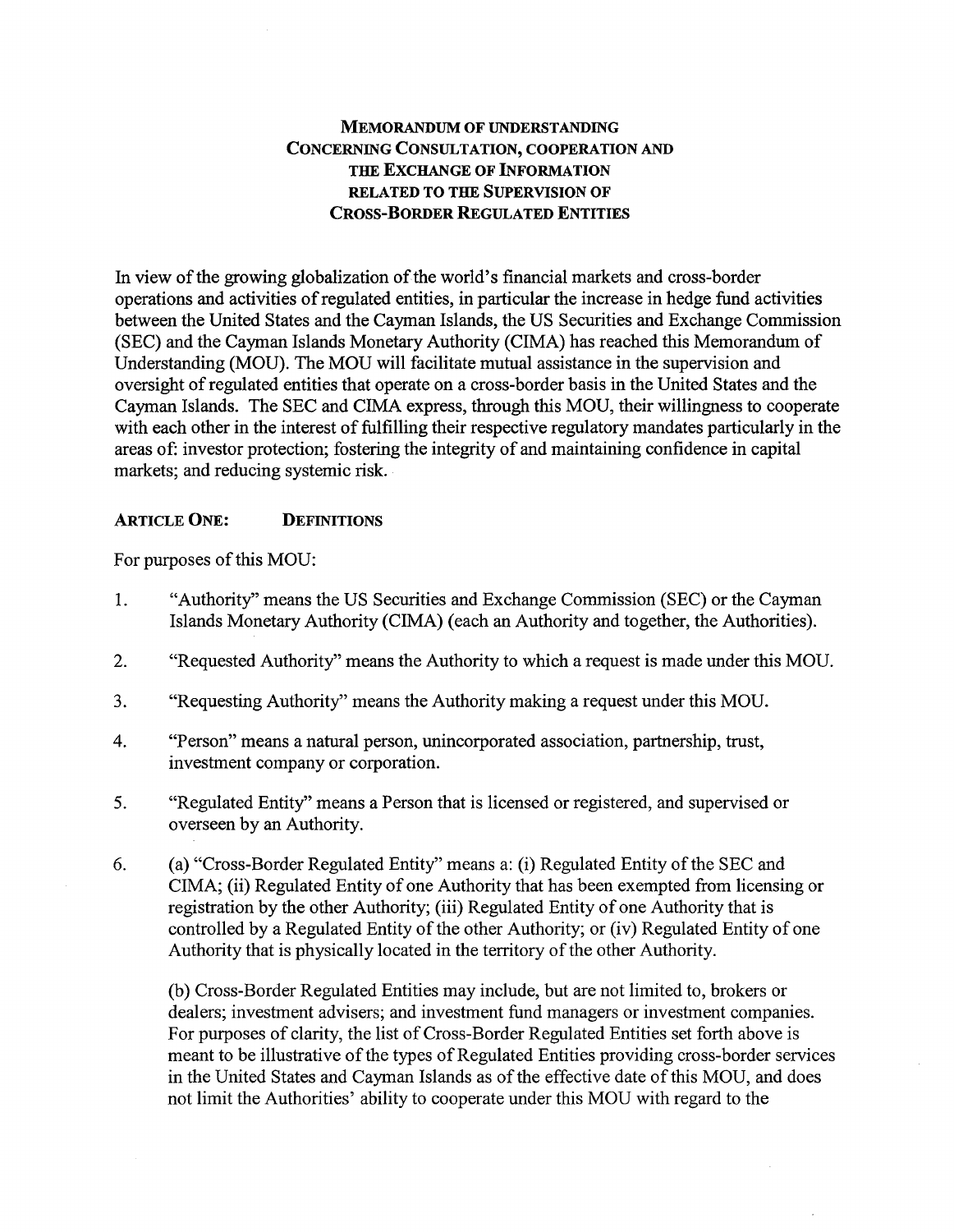supervision of other Regulated Entities providing cross-border services that may come under their respective jurisdictions in the future.

- 7. "On-Site Visit" means any routine, sweep, or for-cause regulatory visit to or inspection of the Books and Records and premises of a Cross-Border Regulated Entity for the purposes of ongoing supervision and oversight.
- 8. "Books and Records" means documents, books, and records of, and other information about, a Cross-Border Regulated Entity.
- 9. "Local Authority" means the Authority in whose territory a Cross-Border Regulated Entity is physically located.
- 10. "Emergency Situation" means the occurrence of an event that could materially impair the financial or operational condition of a Cross-Border Regulated Entity.
- 11. "Governmental Entity" means:
	- a) The US Department of the Treasury, the US Board of Governors of the Federal Reserve System, or the Financial Stability Oversight Council, if the Requesting Authority is the SEC; and
	- b) The Ministry of Finance or the Cayman Islands Financial Reporting Authority, if the Requesting Authority is CIMA.

## ARTICLE Two: GENERAL PROVISIONS

- 12. This MOU is a statement of intent to consult, cooperate and exchange information in connection with the supervision and oversight of Cross-Border Regulated Entities, in a manner consistent with, and permitted by, the laws and requirements that govern the Authorities. This MOU provides for consultation, cooperation and exchange of information related to the supervision and oversight of Cross-Border Regulated Entities between the SEC and CIMA. The Authorities anticipate that cooperation will be primarily achieved through ongoing staff consultations, supplemented, where necessary, by more in-depth cooperation, including through mutual assistance in obtaining information from Cross-Border Regulated Entities. The provisions ofthis MOU are intended to support such staff communication as well as to facilitate the written exchange ofnon-public information where necessary in accordance with applicable laws.
- 13. This MOU does not create any legally binding obligations, confer any rights, or supersede domestic laws. This MOU does not confer upon any Person the right or ability directly or indirectly to obtain, suppress, or exclude any information or to challenge the execution of a request for assistance under this MOU.
- 14. This MOU does not limit an Authority to taking solely those measures described herein in fulfillment of its supervisory functions. In particular, this MOU does not affect any

<sup>&</sup>lt;sup>1</sup> This MOU is not intended to cover information sharing with regard to issuers.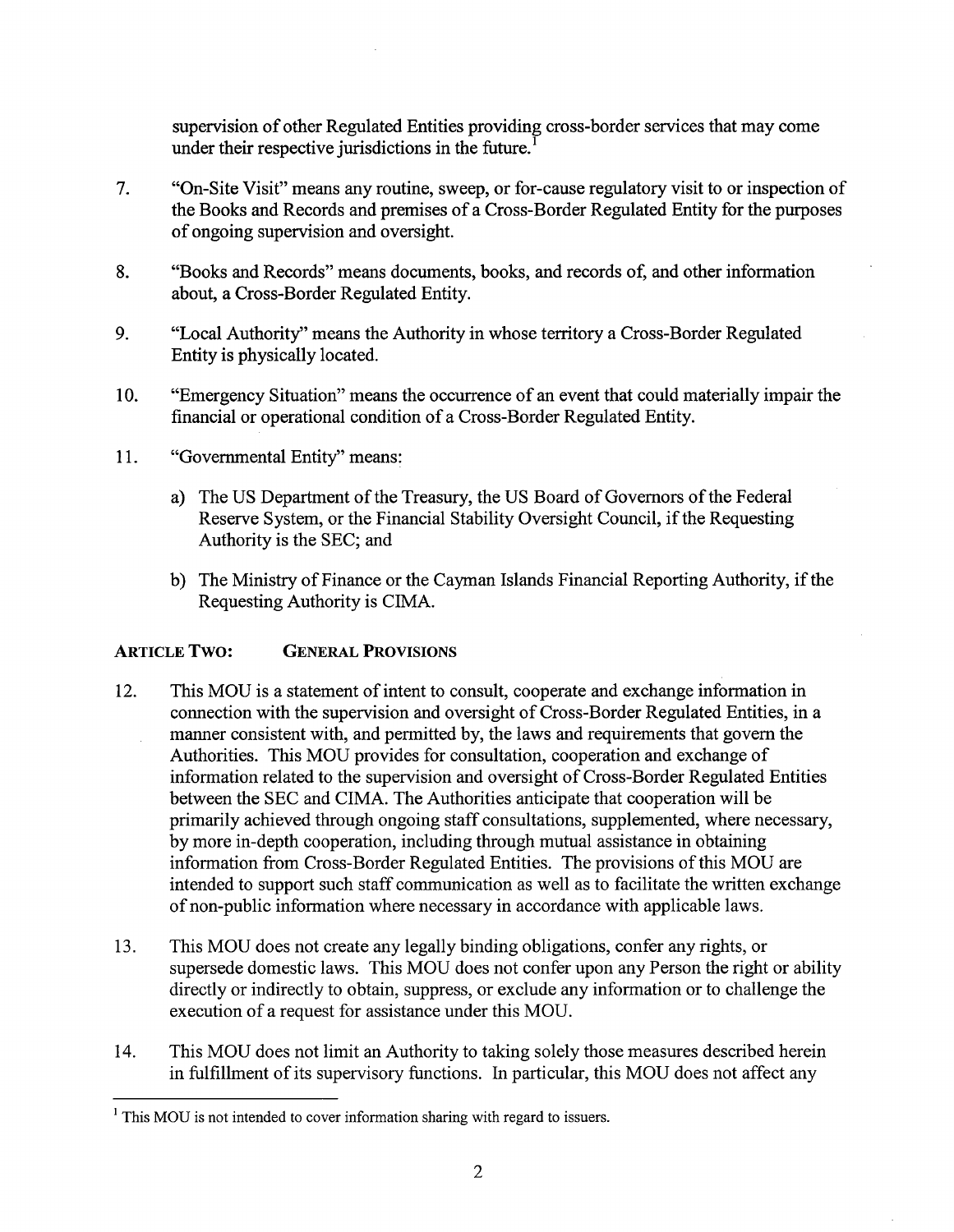right of either Authority to communicate with, conduct an On-Site Visit of(subject to the procedures described in Article Four), or obtain information or documents from, any Person subject to its jurisdiction that is located in the territory of the other Authority.

- 15. This MOU complements, but does not alter the tenns and conditions ofthe 10SCO Multilateral Memorandum of Understanding Concerning Consultation and Cooperation and the Exchange of Information, to which the Authorities are signatories, which concerns cooperation in securities matters and covers infonnation-sharing in the context of enforcement.
- 16. The Authorities will, within the framework of this MOU, provide each other with the fullest cooperation permissible under the law in relation to the supervision of Cross-Border Regulated Entities. Following consultation, cooperation may be denied:
	- a) Where the cooperation would require an Authority to act in a manner that would violate domestic law;
	- b) Where a request for assistance is not made in accordance with the terms of the MOU; or
	- c) On the grounds of the public interest.
- 17. To facilitate cooperation under this MOU, the Authorities hereby designate contact persons as set forth in Appendix A.

#### ARTICLE THREE: SCOPE OF SUPERVISORY CONSULTATION, COOPERATION AND THE EXCHANGE OF INFORMATION

- 18. **Consultation.** The Authorities recognize the importance of close communication concerning Cross-Border Regulated Entities, and intend to consult regularly at the staff level regarding: (i) general supervisory issues, including regulatory, oversight or other related developments; (ii) issues relevant to the operations, activities, and regulation of Cross-Border Regulated Entities; and (iii) any other areas of mutual supervisory interest.
- 19. Cooperation will be most useful in, but is not limited to, the following circumstances where issues of common regulatory concern may arise:
	- a) The initial application with an Authority for licensing or registration or exemption therefrom by a Regulated Entity that is licensed or registered with the other Authority;
	- b) The ongoing supervision and oversight of a Cross-Border Regulated Entity; and
	- c) Regulatory or supervisory actions or approvals taken in relation to a Cross-Border Regulated Entity by an Authority that may impact the operations of the entity in the territory of the other Authority.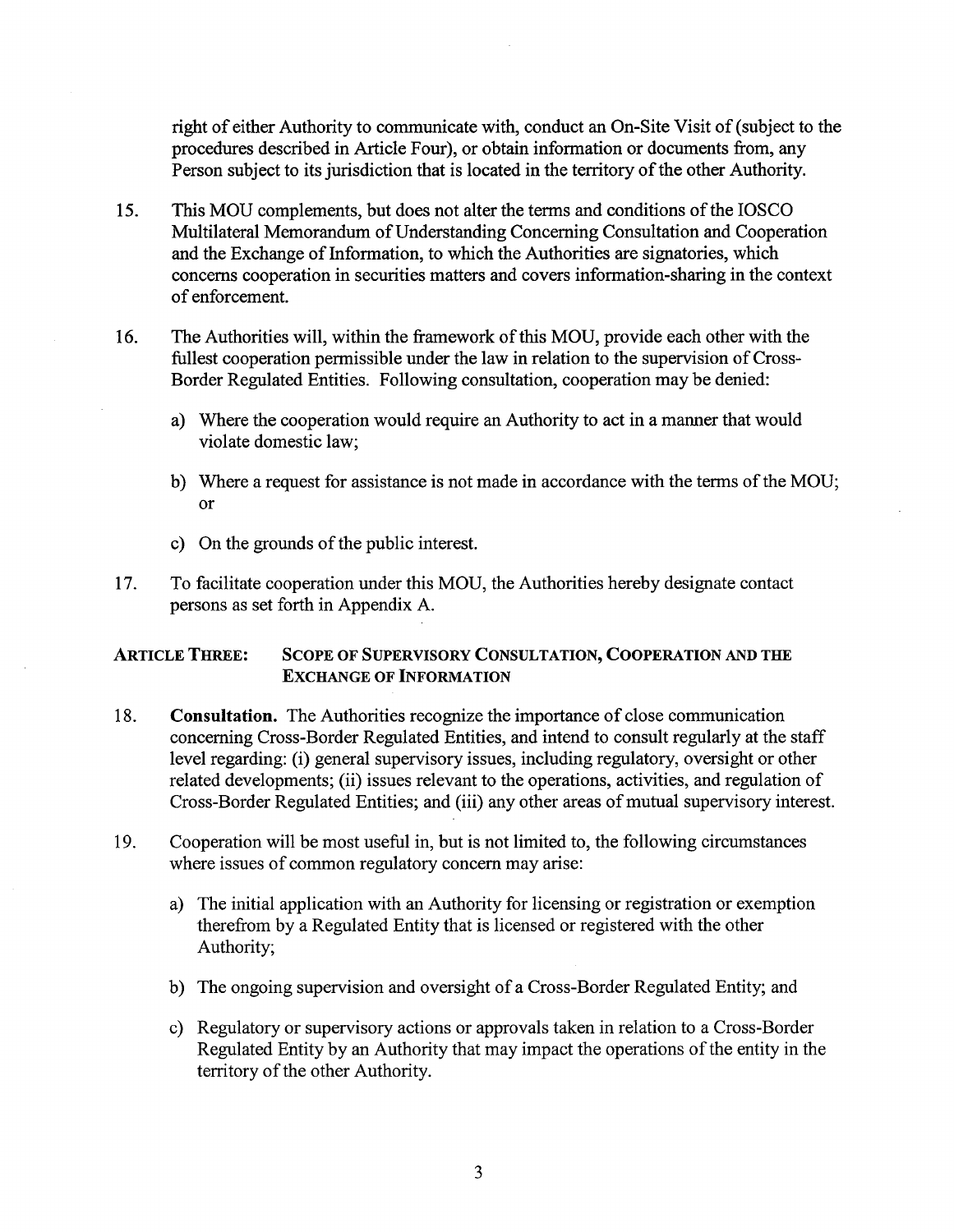- 20. Advance Notification. Each Authority will, where practicable and reasonable, seek to inform the other Authority in advance of, or as soon as possible thereafter of:
	- a) Pending regulatory changes that may have a significant impact on the operations, activities, or reputation of a Cross-Border Regulated Entity;
	- b) Any material event of which the Authority is aware that could adversely and directly impact a Cross-Border Regulated Entity. Such events include known changes in the ownership, operating environment, operations, financial resources, management, or systems and control of a Cross-Border Regulated Entity; and
	- c) Enforcement or regulatory actions or sanctions, including, but not limited to, the revocation, suspension or modification of relevant authorization, designation, recognition, qualification or registration or exemption therefrom, concerning or related to a Cross-Border Regulated Entity.
- 21. Exchange of Information. To supplement staff consultations, upon written request, each Authority intends to provide the other Authority with assistance in obtaining information, and interpreting such information, relevant to ensuring compliance with the laws and regulations of the Requesting Authority and that is not otherwise available to the Requesting Authority. The information covered by this paragraph includes, without limitation:
	- a) Information relevant to the financial and operational condition of a Cross-Border Regulated Entity, including, for example, reports of capital reserves, liquidity or other prudential measures, and internal control procedures;
	- b) Relevant regulatory information and filings that a Cross-Border Regulated Entity is required to submit to an Authority including, for example, interim and annual financial statements and early warning notices; and
	- c) Regulatory reports prepared by an Authority, including, for example, examination reports, findings, or information drawn from such reports regarding Cross-Border Regulated Entities.

#### ARTICLE FOUR: ON-SITE VISITS

- 22. Where necessary in order to fulfill its supervision and oversight responsibilities and to ensure compliance with its laws and regulations, an Authority seeking to examine a Cross-Border Regulated Entity located in the other Authority's territory will consult and work collaboratively with the Local Authority in conducting an On-Site Visit. The Authorities will comply with the following procedures before conducting an On-Site Visit:
	- a) The Authority seeking to conduct an On-Site visit will provide advance notice to the Local Authority of its intent to conduct an On-Site Visit, by itself or by a third party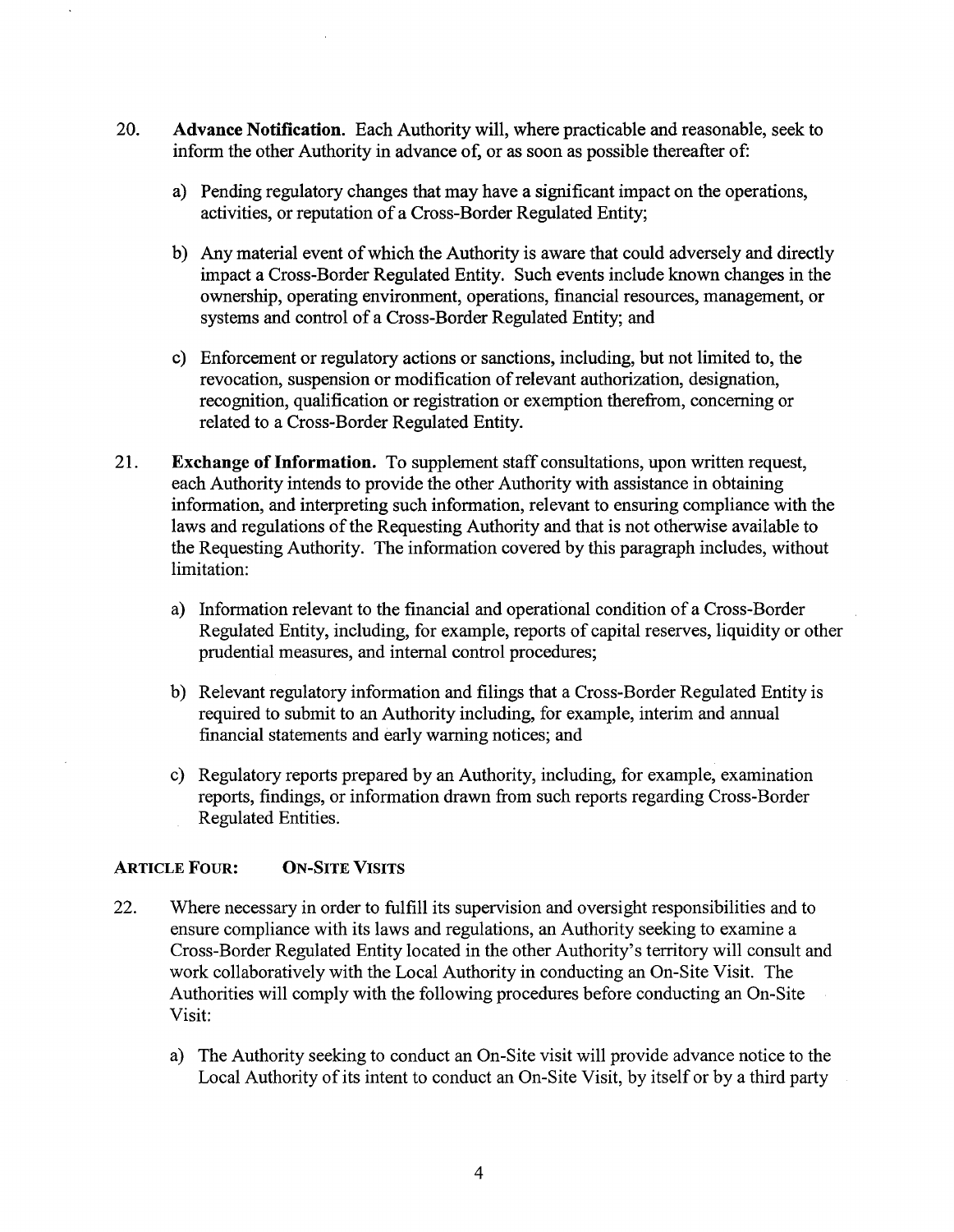commissioned by it, and will consult with the Local Authority on the intended timeframe and scope of the On-Site Visit.

- b) The Local Authority will endeavor to share any relevant examination reports or compliance reviews it may have undertaken respecting the Cross-Border Regulated Entity with the Requesting Authority.
- c) The Authorities intend to assist each other regarding On-Site Visits, including cooperation and consultation in reviewing, interpreting and analyzing the contents of public and non-public Books and Records; and obtaining information from directors and senior management of a Cross-Border Regulated Entity.
- d) The Authorities will consult and, where desired, conduct joint inspections with a view to possibly leveraging resources in the oversight of a Cross-Border Regulated Entity.

#### ARTICLE FIVE: EXECUTION OF REQUESTS FOR ASSISTANCE

- 23. A request for information pursuant to Article Three should be made in writing, and addressed to the relevant contact person identified in Appendix A. A request for information generally should specify the following:
	- a) The information sought by the Requesting Authority;
	- b) A general description of the matter which is the subject of the request and the purpose for which the information is sought; and
	- c) The desired time period for reply and, where appropriate, the urgency thereof.
- 24. In an Emergency Situation, the Authorities will endeavor to notify each other of the Emergency Situation and communicate information to the other as would be appropriate in the particular circumstances, taking into account all relevant factors, including the status of efforts to address the Emergency Situation. Notwithstanding paragraph 23, during an Emergency Situation, requests for information may be made in any form, including orally, provided such communication is confirmed in writing as promptly as possible following such notification.

#### ARTICLE SIX: PERMISSIBLE USES OF INFORMATION

- 25. The Requesting Authority may use non-public information obtained under this MOU solely for the purpose of supervising Cross-Border Regulated Entities and seeking to ensure compliance with the laws or regulations of the Requesting Authority.
- 26. This MOU is intended to complement, but does not alter the terms and conditions of the existing arrangements between the Authorities concerning cooperation in securities matters, as set forth in Paragraph 15. The Authorities recognize that while information is not to be gathered under the auspices of this MOD for enforcement purposes, subsequently the Authorities may want to use the information for law enforcement. In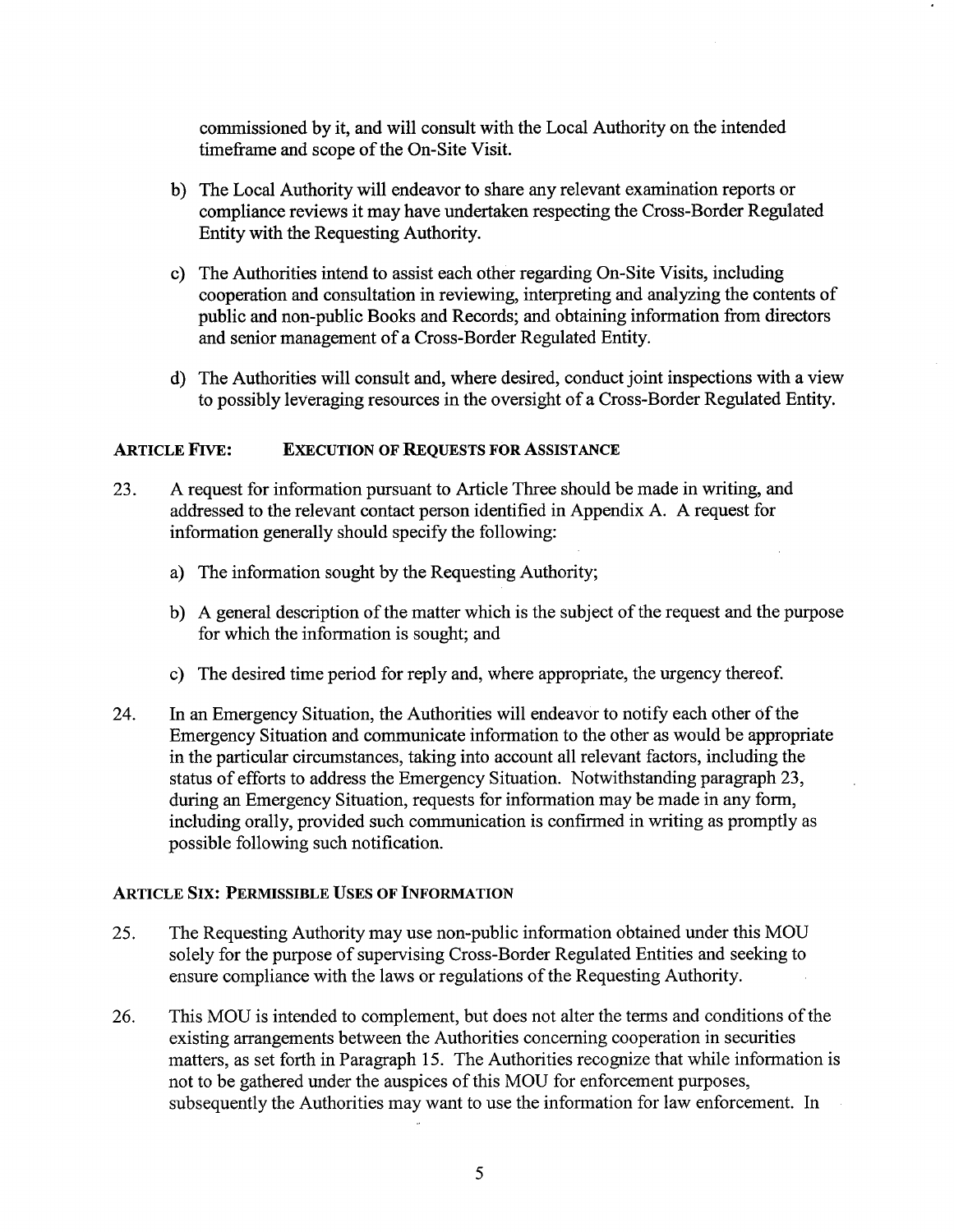cases where a Requesting Authority seeks to use information obtained under this MOU for enforcement purposes, including in conducting investigations or bringing administrative, civil or criminal proceedings, prior consent must be sought from the Requested Authority. Use will be subject to the terms and conditions of the arrangements referred to in Paragraph 15.

#### ARTICLE SEVEN: CONFIDENTIALITY OF INFORMATION AND ONWARD SHARING

- 27. Except for disclosures in accordance with the MOU, including permissible uses of information under Article Six, each Authority will keep confidential to the extent permitted by law information shared under this MOU, requests made under this MOU, the contents of such requests, and any other matters arising under this MOD.
- 28. Except as provided in paragraphs 29 and 30, the Requesting Authority must obtain the prior written consent of the Requested Authority before disclosing non-public information received under this MOU to any non-signatory to this MOU. During an Emergency Situation, consent may be obtained in any form, including orally, provided such communication is confirmed in writing as promptly as possible following such notification. If consent is not obtained from the Requested Authority, the Requesting and Requested Authorities will consult to discuss the reasons for withholding approval of such use and the circumstances, if any, under which the intended use by the Requesting Authority might be allowed.
- 29. In certain circumstances, and as required by law, it may become necessary for the Requesting Authority to share information obtained under this MOU with Governmental Entities. In these circumstances and to the extent pennitted by law:
	- a) The Requesting Authority will notify the Requested Authority.
	- b) Prior to passing on the information, the Requested Authority will receive adequate assurances concerning the Governmental Entity's use and confidential treatment of the infonnation, including, as necessary, assurances that the infonnation will not be shared with other parties without getting the prior consent of the Requested Authority.
- 30. To the extent possible, the Requesting Authority will notify the Requested Authority of any legally enforceable demand for non-public infonnation furnished under this MOD. Prior to compliance with the demand, the Requesting Authority intends to assert all appropriate legal exemptions or privileges with respect to such infonnation as may be available.
- 31. The Authorities intend that the sharing or disclosure of non-public information, including but not limited to deliberative and consultative materials, such as written analysis, opinions or recommendations relating to non-public infonnation that is prepared by or on behalf of an Authority, pursuant to the terms of this MOU, will not constitute a waiver of privilege or confidentiality of such information.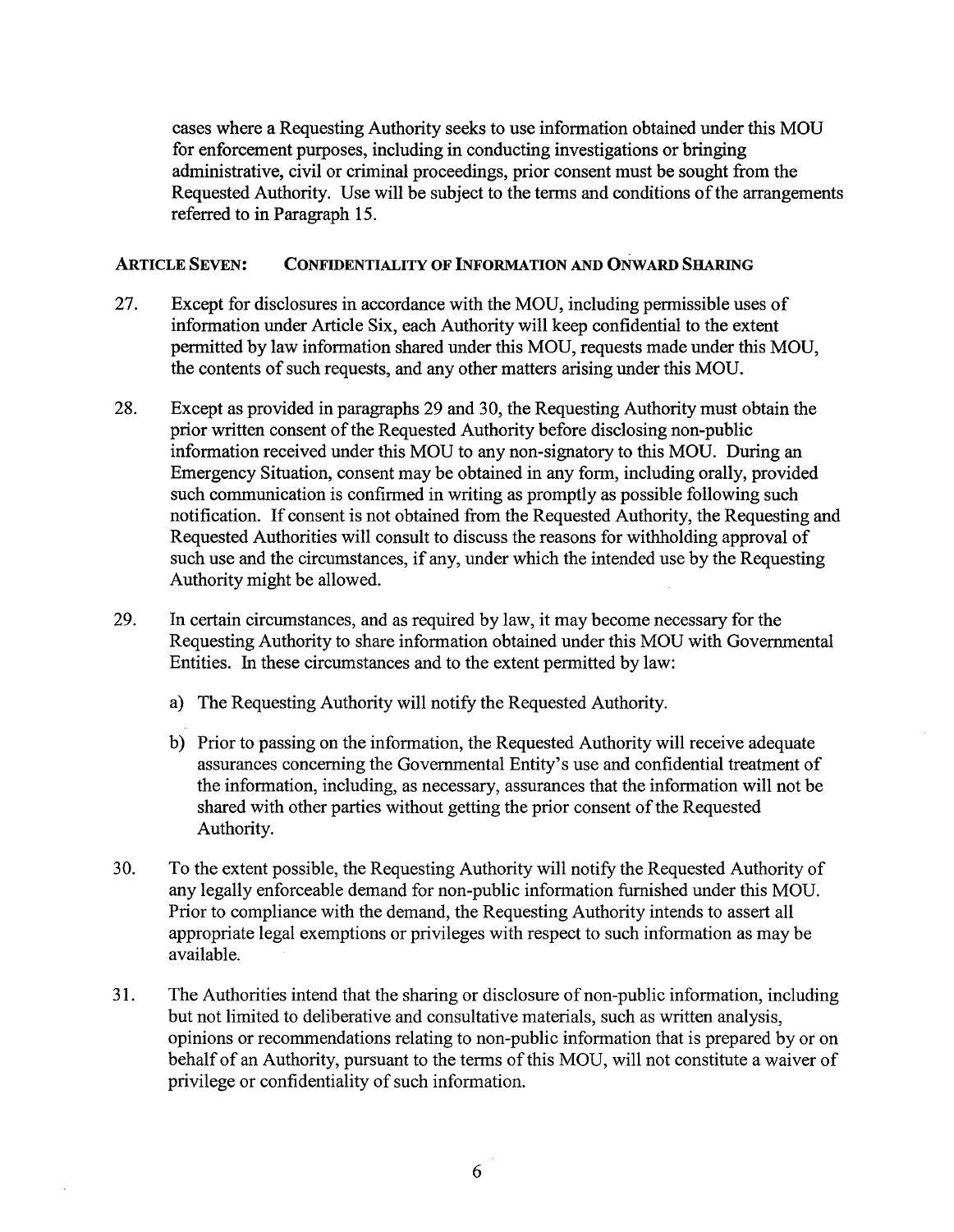#### ARTICLE EIGHT: AMENDMENTS

32. The Authorities will periodically review the functioning and effectiveness of the cooperation arrangements between the Authorities with a view, *inter alia,* to expanding or altering the scope or operation ofthis MOU should that be judged necessary. This MOU may be amended with the written consent of both Authorities.

#### ARTICLE NINE: EXECUTION OF MOU

33. Cooperation in accordance with this MOU will become effective on the date this MOU is signed by the Authorities.

#### ARTICLE TEN: TERMINATION

34. Cooperation in accordance with this MOU will continue until the expiration of 30 days after either Authority gives written notice to the other Authority of its intention to terminate the MOU. If an Authority gives such notice, cooperation will continue with respect to all requests for assistance that were made under the MOU before the effective date of notification until the Requesting Authority terminates the matter for which assistance was requested. In the event of termination of this MOU, information obtained under this MOU will continue to be treated in a manner prescribed under Articles Six and Seven.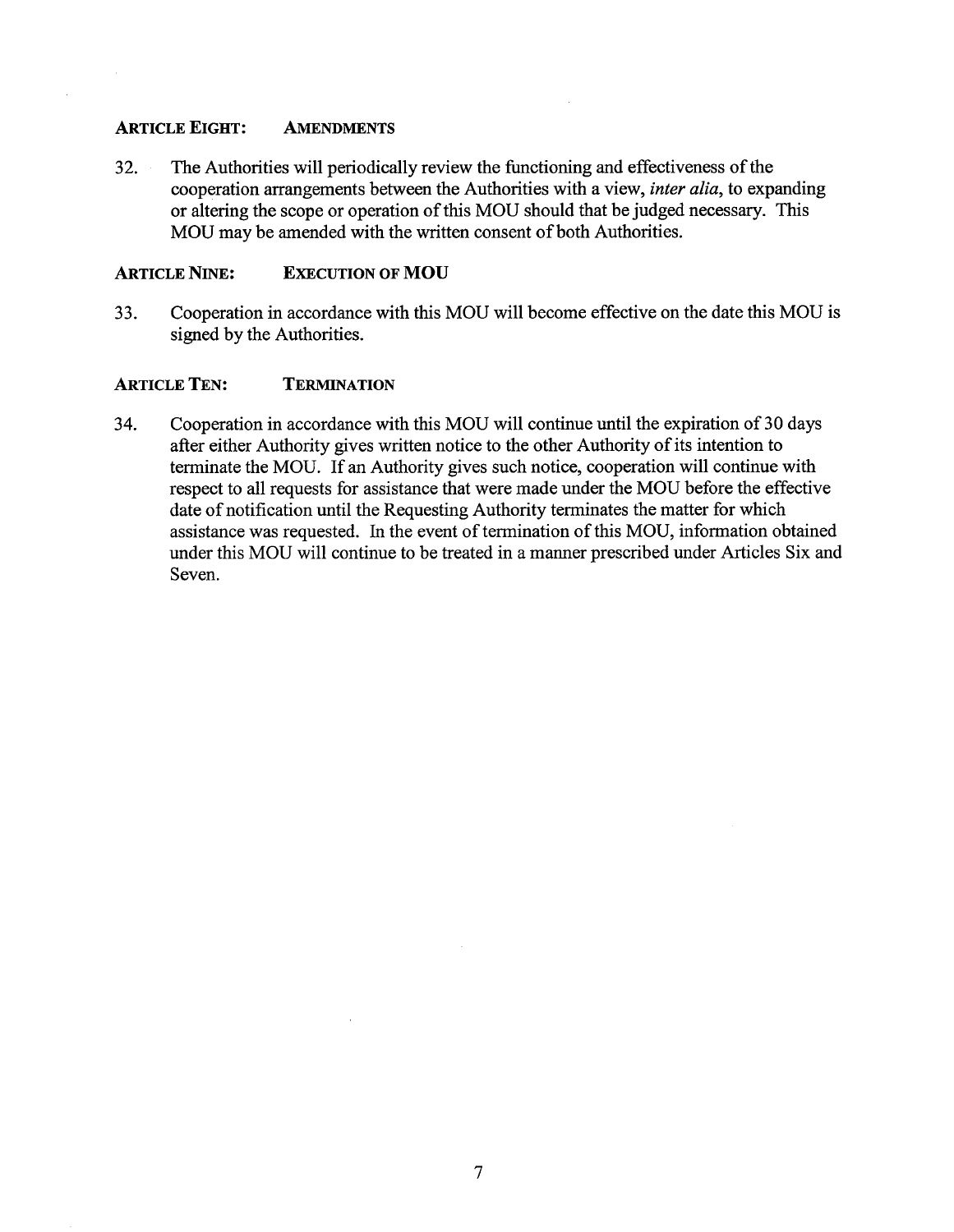Signed:

Maryor Schapiro

Mary L. Schapiro Chairman For the United States Securities and Exchange Commission Date: March 5, 2012

 $\bar{z}$ 

Seweland

Cindy Scotland Managing Director For the Cayman Islands Monetary Authority Date: 9 March 2012

 $\hat{\mathcal{L}}$